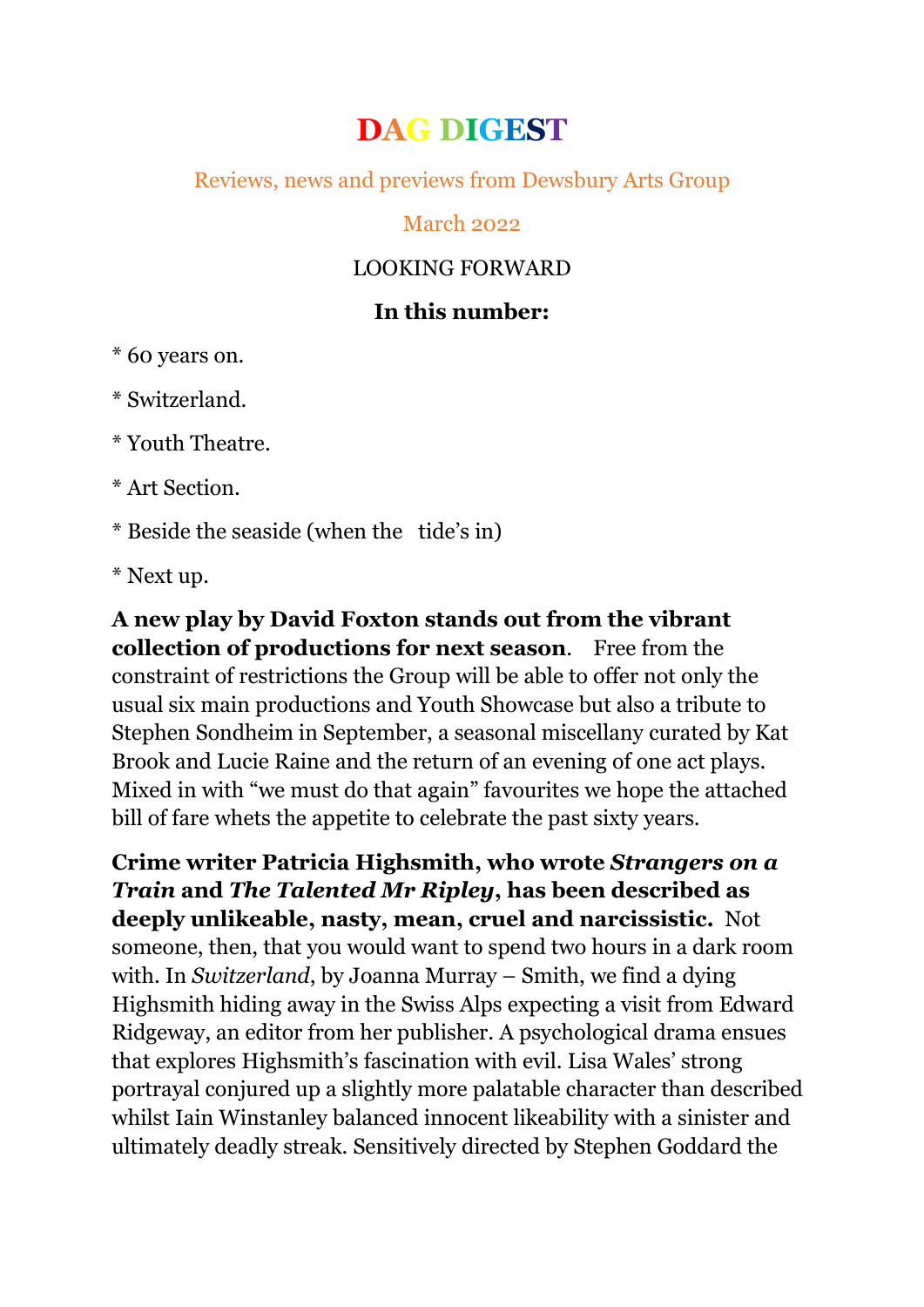action was often taut and tense and never strayed, as it could so easily have done, into caricature.

**Rehearsals move on apace for the Youth Theatre Showcase to be presented on Friday 20th and Saturday 21st May.** The Junior Group will be performing *'Figments'* by David Foxton and the Senior Group will be performing '*The Searchers'* also by David Foxton. The latter has never been performed before by the Group.

**Although, currently, youth classes are full, we are now taking names for the September 2022.** Classes are for children who will be 11 and going into year 7 in September 2022. If you wish to put your child's name down or know of anyone who is interested, please email [dagyouth@btinternet.com](mailto:dagyouth@btinternet.com) or contact Maria Bailey on 07586 297492.

**Live drawing sessions continue on Wednesdays between 7 and 9 p.m.** These sessions are open to all members of the group. Whilst there is no tuition as such for absolute beginners, materials and friendly encouragement are readily to hand. For more information contact Art Secretary Zahoor Sakharker (07979316858 [haseemmultimedia@gmail.com\)](mailto:haseemmultimedia@gmail.com)

**The Group is a member of the Little Theatre Guild, a support network for theatres like ours.** Members of the Group are invited to the LTG National Conference in sunny Southport from 13th to 15th May 2022. Details of the agenda, workshops choices and timetable are awaited. There will be a performance on Saturday evening, of "The Vicar of Dibley". If interested, please contact Jacky Fletcher on [jackym.fletcher@gmail.com](mailto:jackym.fletcher@gmail.com)

#### **COMING UP**

| <b>COMPANY</b>                                                  | <b>TO FOLLOW</b>                                   |
|-----------------------------------------------------------------|----------------------------------------------------|
| Music and lyrics by Stephen Sondheim,<br>book by George Furth   | <b>YOUTH SHOWCASE</b>                              |
|                                                                 | <b>FIGMENTS and THE SEARCHERS</b>                  |
| $30^{TH}$ April and 2 <sup>nd</sup> to 7 <sup>th</sup> May 2022 | By David Foxton                                    |
| (See flyer attached)                                            | $20$ <sup>th</sup> and $21$ <sup>st</sup> May 2022 |
| <b>BOOK NOW Valid for season tickets</b>                        | <b>BOOK NOW</b>                                    |
|                                                                 | TICKETS                                            |